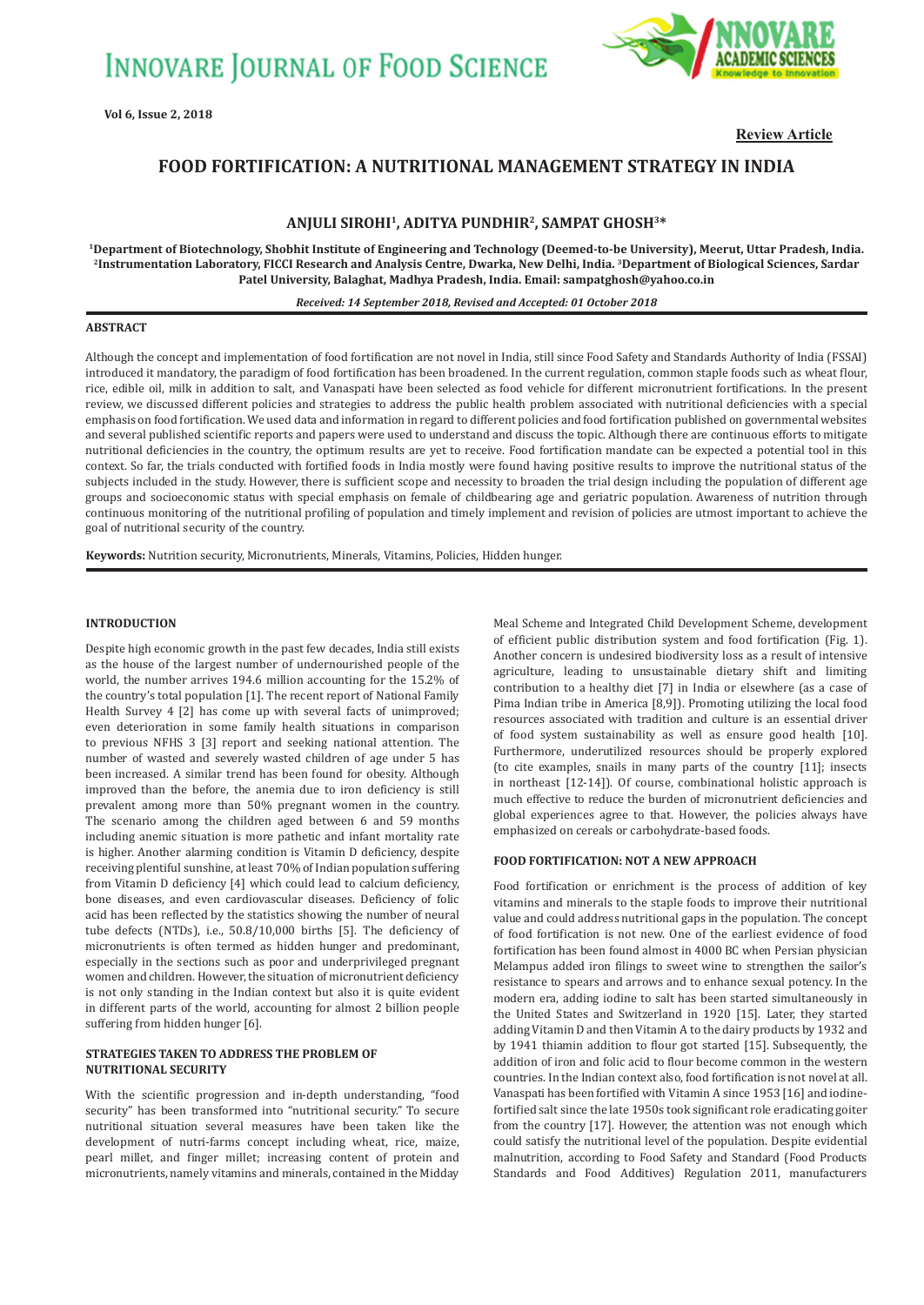

**Fig. 1: Schematic diagram of policies in India to address food and nutrition crisis. AAY: Antyodaya Anna Yojana, APL: Above Poverty Line, BPL: Below Poverty Line, ANP: Applied nutrition programme, ICDS: Integrated Child Development Scheme, MDM: Midday meal, NFSA: National Food Security act, NIDDCP: National Iodine Deficiency Disorder Control Programme, NSPE: National Program of Nutritional Support to Primary Education, PDS: Public Distribution System, SNP: Special Nutrition Programme. The figure has been compiled using information available on the different websites, i.e., www.mdm.nic.in; www.icds-wcd.nic.in; www.dfpd.nic.in/nfsa-act.htm; and www.epds.nic.in accessed on August 15, 2018**

were not obliged to fortify a significant number of foodstuffs except margarine and infant formula. Realizing the gravity of the problem, FSSAI constituted a panel on food fortification and nutrition to identify critical nutritional gaps in the Indian diet. Draft food safety and standards (fortification) regulation 2016 introduces mandatory fortification of rice, salt, milk, flour (products), and Vanaspati (Table 1). Apart from this, there are several fortified foods available in the market (Table 2) and with the increasing awareness of human health and nutrition, the size of functional food industry is being increased.

### **FOOD FORTIFICATION: CHANGING THE LANDSCAPE IN INDIA**

Rice and wheat are the main staple foods in India, especially the eastern and southern parts mostly depend on rice while the northern and western part of the country depends on wheat. India is one of the top rice-producing countries, accounting for 158.8 million tonnes in 2016. From the world scenario, on average 30% of calories come from rice and it could reach up to more than 70% in some low-income country [18]. According to the GAIN report, the domestic consumption of milled rice is estimated at about 97.6 MMT in 2017/18 and wheat consumption has been estimated at about 93 million. Moreover, the milling process causes the loss of almost all vitamins and minerals of nutritional importance [19]. Therefore, rice and wheat could be excellent vehicles for delivering micronutrients. Although in Indian context rice has been recommended for iron, folic acid, and Vitamin B12 fortification, there is practice of rice fortification with some other micronutrients also such as Vitamin B1, niacin, zinc, and few cases selenium and Vitamin A and E. Oil is almost indispensable part of daily diet, accounting for 99% of the households in India. The consumption of edible oil in the country is about 12–18 kg/per annum per person and Vitamin A and D are fat-soluble vitamins; thus, oil is a suitable vehicle for delivery of these two micronutrients.

## **FEW CONCERNS**

### **Iron**

Iron ethylenediaminetetraacetic acid sodium salt (NaFeEDTA) and ferric pyrophosphate are considered as important ingredients for iron fortification. Except for few special cases, ferrous sulfate has been restricted to use due to its interaction with rice matrix. Unlike other cereal fortifications, ferrous fumarate and elemental iron are not to be used for rice fortification for negative effects on color, taste, and low bioavailability [20].

Selection of the ingredients primarily depends on absorption and non-toxic effects on human body. All dietary non-heme iron is in the ferric (Fe<sup>+3</sup>) form which is to be in the ferrous (Fe<sup>+2</sup>) form before it is transported across the intestinal epithelium by a transporter called divalent metal transporter 1. The absorption of non-heme iron is diminished by coadministration of phytate contained high-fiber diet, phenolics contained tea and coffee, calcium as well as administration of few drugs such as proton-pump inhibitors and antibiotics like tetracyclines [21]. On the other hand, Vitamin C or ascorbic acid helps in the absorption of iron [22]. Thus, iron is often taken in conjunction with Vitamin C. However, concern exists because cosupplementation of ferrous form of salt with ascorbic acid exacerbates oxidative stress in the gastrointestinal tract and then this could lead to ulceration [23] as elevated ingestion of ferrous leads to generation of reactive oxygen and nitrogen species, lipid peroxidation, and oxidative stress [24,25]. Furthermore, the study demonstrates that high concentration of iron in the tissue could be associated with a number of diseases including cancers, inflammation, diabetes, and even liver and heart disease [26]. The situation could be alarming while daily intake of iron using supplemental consumption or fortified food reaches much higher than the recommended dietary allowance. A case may be cited as Korean iron supplement users intake iron which is higher (1874% of RDA) than the amount of iron (62% of RDA) generally intake by nonsupplement users [23]. Assuming good bioavailability, higher intake of iron can presumably help increasing serum ferritin level which is associated with higher risk of diabetes mellitus, especially for men and post-menopausal women [27,28] and hypertension among middle-aged men [29]. However, in general, food is fortified not more than 50% of the dietary recommendation and thus could avoid the possible negative effects. Ferrous sulfate with mucoprotease showed to be associated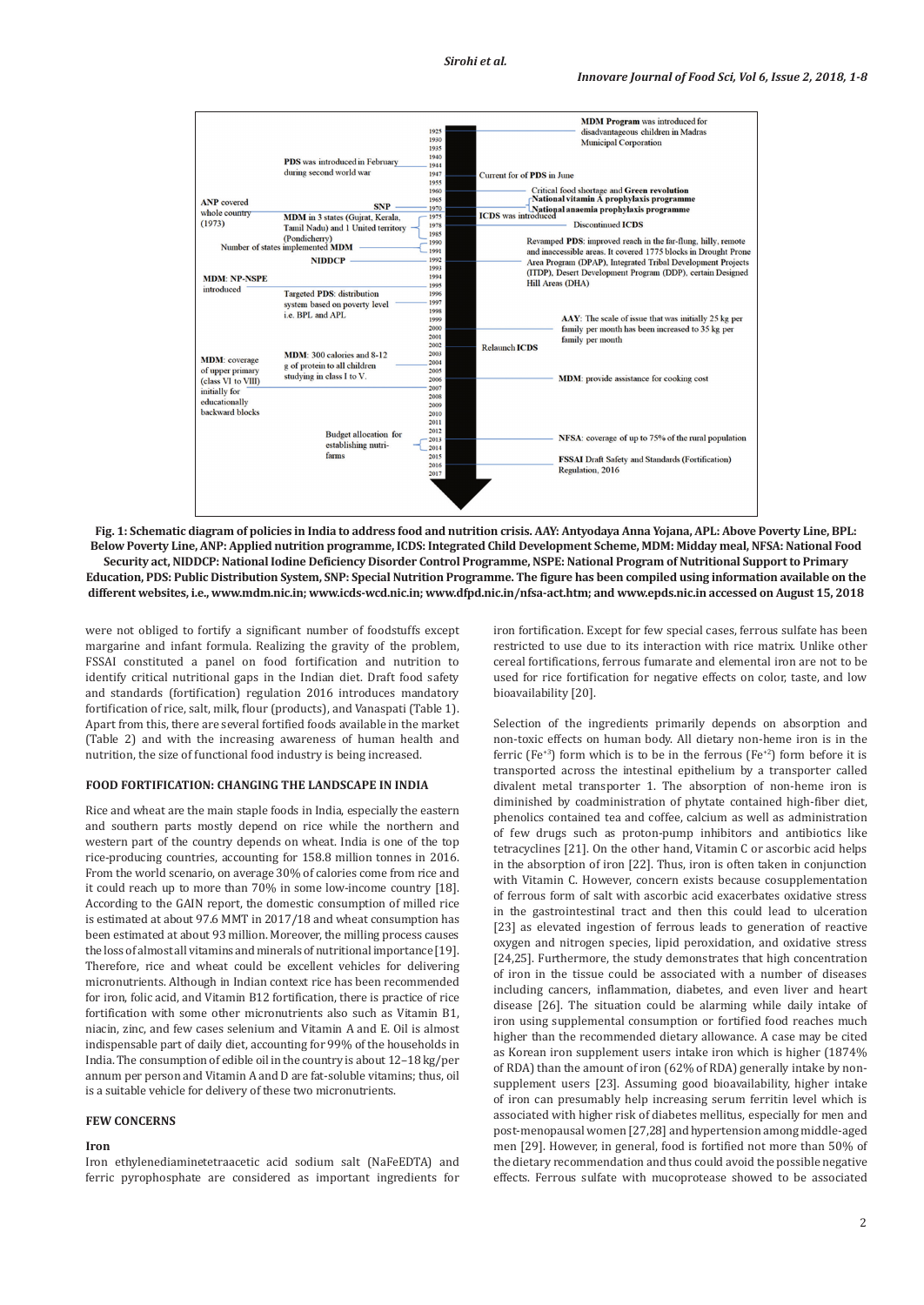| <b>Food</b> item | <b>Nutrient</b>               | <b>Level of fortification</b>              | <b>Source nutrients</b>                                                                                                  | <b>Cost of fortification</b> |
|------------------|-------------------------------|--------------------------------------------|--------------------------------------------------------------------------------------------------------------------------|------------------------------|
| Salt             | Iodine (manufacturer level)   | Not less than 30 ppm on                    | Potassium iodate                                                                                                         | Rs. 2-3 per kg               |
|                  | Iodine (distribution channel) | dry weight<br>Not <15 ppm on dry<br>weight | Potassium iodate                                                                                                         |                              |
|                  | Iron                          | 850-1100 ppm                               | Ferrous sulfate or ferrous fumarate                                                                                      |                              |
| Oil              | Vitamin A                     | $25 \mathrm{IU/mg}$                        | Retinyl acetate, retinyl palmitate, and retinyl<br>propionate                                                            | 10 paisa per L               |
|                  | Vitamin D                     | $4.5$ IU/mg                                | Cholecalciferol and ergocalciferol                                                                                       |                              |
| Milk             | Vitamin A                     | 770 IU                                     | Retinyl acetate, retinyl palmitate, and retinyl                                                                          |                              |
|                  | Vitamin D                     | 550 IU                                     | propionate<br>Cholecalciferol and ergocalciferol                                                                         |                              |
| Vanaspati        | Synthetic Vitamin A           | Not $<$ 25 IU per g                        | Retinyl acetate and retinyl palmitate                                                                                    |                              |
| Atta             | Iron                          | 20 <sub>mg</sub>                           | Sodium iron (III) ethylene diamine tetra acetate,<br>trihydrate (sodium federate-Na Fe EDTA)                             | 20–25 paisa per kg           |
|                  | Folic acid                    | $1300 \mu g$                               | Folic acid                                                                                                               |                              |
|                  | Vitamin B12                   | $10 \mu$ g                                 | Cyanocobalamin and hydroxycobalamin                                                                                      |                              |
| Maida            | Iron                          | $60$ mg                                    | Ferrous citrate, ferrous lactate, ferrous sulfate,<br>ferrous pyrophosphate, electrolytic iron, and<br>ferrous fumarate. | 20–25 paisa per kg           |
|                  |                               |                                            | Sodium iron (III) ethylene diamine tetra acetate,<br>trihydrate (sodium federate-Na Fe EDTA)                             |                              |
|                  | Folic acid                    | $1300 \mu g$                               | Folic acid                                                                                                               |                              |
|                  | Vitamin B12                   | $10 \mu g$                                 | Cyanocobalamin and hydroxycobalamin                                                                                      |                              |
| Rice             | Iron                          | $20$ mg                                    | Ferric pyrophosphate. Sodium Iron (III)                                                                                  |                              |
|                  |                               |                                            | ethylene diamine tetra acetate,                                                                                          |                              |
|                  |                               |                                            | trihydrate (sodium federate-Na Fe EDTA)                                                                                  |                              |
|                  | Folic acid                    | $1300 \mu g$                               | Folic acid                                                                                                               |                              |
|                  | Vitamin B12                   | $10 \mu g$                                 | Cyanocobalamin and hydroxycobalamin                                                                                      |                              |

**Table 1: List of mandatory food fortification in India**

EDTA: Ethylenediaminetetraacetic acid

# **Table 2: List of fortified foods available in Indian market (adopted from the websites of the respective companies/manufacturers)**

| Name of fortified food   | <b>Fortificants added</b>                                  | <b>Manufacturer</b>            |
|--------------------------|------------------------------------------------------------|--------------------------------|
| <b>Bread</b>             | Vitamin enriched bread - Vitamin B                         | <b>Britannia</b>               |
| Types included           | Whole grain bread with oats, ragi, and baked with linseed, |                                |
| Vitamin enriched bread   | sunflower, soybean, sesame, and melon                      |                                |
| Multigrain bread         | Good old oats, sweetened with a touch of honey             |                                |
| Honey oats bread         | Whole grains fiber meets the distinctive flavor of malt    |                                |
| Brown bread              | extract to create a treat enriched with Vitamin B          |                                |
| Atta bread               | Whole grain fiber with a boost of Vitamin B                |                                |
| Wheat                    | With iron, folic acid, and Vitamin B12                     | <b>ITC</b>                     |
|                          |                                                            | general mills (Aashirwaad)     |
|                          |                                                            | Hindustan Unilever (Pillsbury) |
|                          |                                                            | Cargill (nature fresh)         |
| Milk                     | With Vitamin A and D                                       | Amul                           |
| Amul Lite                | With Vitamin A and D (milk variants)                       | Mother Dairy                   |
| Mother Dairy             | $a+a + Pro-grow$                                           | Nestle India                   |
| Nestle                   | Pure cow's milk                                            | Nestle India                   |
| Tru                      | Vitamin A and D                                            | MDVL farms                     |
| Danone                   | Soymilk with calcium and Vitamin D                         | <b>NDDB</b>                    |
| Soffit                   |                                                            | <b>Hershey Company</b>         |
| <b>Biscuits</b>          | With iron, calcium, folic acid, and Vitamin A and D        | <b>Britannia</b>               |
| tiger                    |                                                            |                                |
| Rice                     | Fortify rice kernels                                       | Christy foods                  |
| Path                     | With Vitamin A, B, B6, B3, and B12                         | <b>IARI</b>                    |
| Asbah power basmati rice | Fortified with Vitamin A and B                             | <b>WFP</b>                     |
| Rice                     |                                                            | DCP India Pvt., Ltd.           |
|                          |                                                            | Adani Wilmar                   |
|                          |                                                            | K.K.R. Group (Nirapara)        |
|                          |                                                            | Pattabhi Agro Pvt., Ltd.       |
|                          |                                                            | Hindustan Unilever Limited     |

*(Contd...)*

Daawat Rice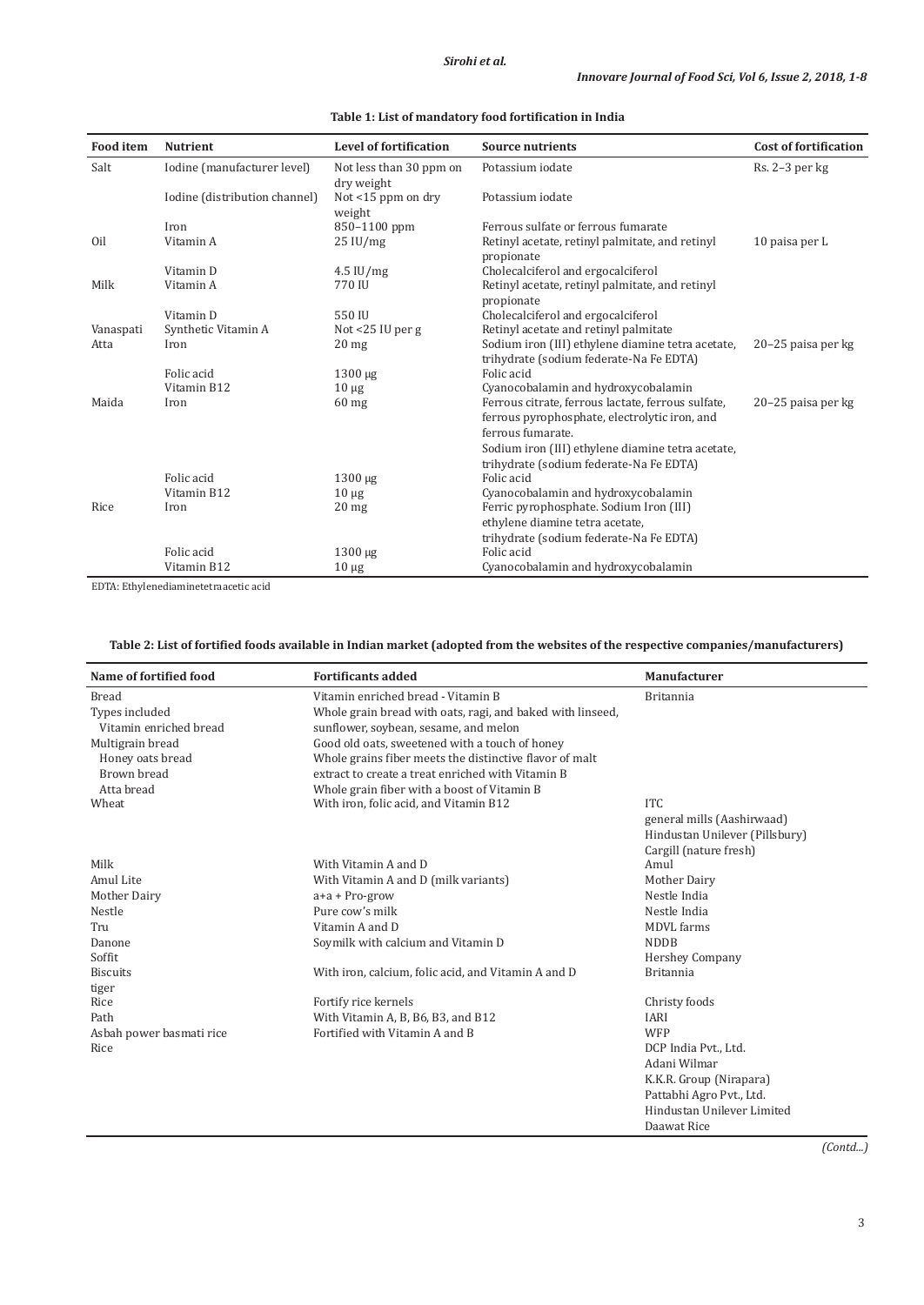## **Table 2: (***Continued***)**

| Name of fortified food                  | <b>Fortificants added</b>                                | Manufacturer                    |
|-----------------------------------------|----------------------------------------------------------|---------------------------------|
| Edible oil                              | Vitamin A and D                                          | Patanjali                       |
| Rice bran health                        | Vitamin A and D                                          | Fortune                         |
| Refined oils                            | Vitamin A and D                                          | Cargill                         |
| International sunny fortified oils lite | Power of 5 - Vitamin A, D, E, antioxidants, and omega-6  | Sunny                           |
| International sunny soya fit            | Power of 5 - Vitamin A, D, E, antioxidants, and omega-3  | Sunny                           |
| Saffola gold                            | With natural antioxidants and Vitamin A and D            | Marico India                    |
| Saffola active                          | With antioxidants and LOSORBTM Technology along with     | Marico India                    |
| Saffola tasty                           | omega -3                                                 | Marico India                    |
| Refined oil                             | Oryzanol and LOSORB Technology with fatty acids, MUFA,   | Priva foods                     |
| Sundrop oil                             | and PUFA                                                 | ConAgra Foods                   |
| Sundrop gold lite                       | With Vitamin A and D                                     | ConAgra Foods                   |
| Healthy and tasty oil                   | With Vitamin A and D, natural Vitamin E, and omega-6     | EmamiAgrotech Ltd.              |
| Refined sunflower oil                   | Natural antioxidants and essential fatty acids           | EmamiAgrotech Ltd.              |
| Dhara Health Refined Sunflower oil      | With Vitamin A, D, E and no cholesterol and tocotrienols | Mother dairy                    |
| Gold Winner Refined Sunflower oil       | Enriched with Vitamin A, D, E, and rich in natural       | Kaleesuwari Refinery Pvt., Ltd. |
| Gemini Sunflower oil                    | nutrients, PUFA                                          | Gemini cooking oil              |
|                                         | With Vitamin A and D, low absorb                         |                                 |
|                                         | With Vitamin D3+ve                                       |                                 |
|                                         | Nutri V                                                  |                                 |
| Yogurt Greek Yogurt (EPIGAMIA)          | a+pro-grow (high protein low fat)                        | Nestle India                    |
| PobioticDahi                            | acti plus                                                | Nestle India                    |
| Everyday Dahi                           | a+Dahi                                                   | Nestle India                    |
| Dahi (Probiotic Dahi)                   | $B - active$                                             | Mother Dairy                    |
| Advanced Dahi                           | Probiotic Dahi                                           | Mother Dairy                    |
| Amul (Probiotic Dahi)                   | Pro-life                                                 | Amul India                      |
| Dahi                                    | Nutri+With various flavors Nutri+                        | Danone India                    |
| Lassi                                   |                                                          | Danone India                    |
| Juices                                  | Calcium and Vitamin D (100% orange juice) non-GMO        | Minute maid                     |
| Minute maid                             | <b>Essential probiotics</b>                              | Tropicana products Inc.         |
| Tropicana                               | Essentials - iron (3.2 mg=15% iron RDA)                  | Tropicana                       |
| Tropicana                               | Essentials - fruit and veggies (Vitamin A and C)         | Tropicana                       |
| Tropicana                               |                                                          |                                 |
| Cereals - infants                       | Iron fortified                                           | Nestle India Limited            |
| Ceregrow                                |                                                          |                                 |
| Maggi masala                            | e-Magic                                                  | Nestle India Limited            |

with lower number of gastrointestinal adverse effect incidence. Ferric is absorbed poorly ranging 3–16 times less than ferrous formulations at higher supplemental level [30,31]. Most of the trials conducted in India include micronized ferric pyrophosphate followed by ferrous fumarate and NaFeEDTA (Table 3).

#### **Zinc**

Zinc is an essential mineral required for more than 300 biochemical reactions including carbohydrate, protein, lipid, nucleic acid metabolism, transcription, and process of gene expression. Zinc is widely present in foods, particularly foods of animal origin such as meats, fish, shellfish, as well as legumes and nuts which is often beyond the affordability for a large section of Indian population. As the consequence zinc deficiency is highly prevalent among children, pregnant and lactating women in South Asian population including India [32]. In the changing landscape of fortification, there is ample scope to consider zinc fortification. According to a report published in 2010, almost 22 countries already participated in zinc-fortified cereals (mainly wheat) programs either by making it mandatory or voluntarily. The levels of fortification were ranged between 14 and 33 mg/kg. Mexico, South Africa, Uganda, and Zambia included zinc in maize fortification program with a level ranged within 14–25 mg/kg [33]. The available scientific studies demonstrate that zinc fortification can increase dietary zinc intake and thus total daily zinc absorption without affecting the absorption of other minerals negatively [34]. Mostly dietary zinc is absorbed by the small intestine, primarily by jejunum, and the efficiency of zinc absorption increased when there is zinc depletion [35]. Similar trend is found in case of zinc-fortified food, the percentage of dietary zinc intake that absorbed decreases with increasing zinc intake [34]. There is an increasing interest in the possible role of NaEDTA as enhancer of zinc and iron absorption [36]. Several zinc compounds are generally regarded as safe for human consumption. One of the widely used compounds is zinc oxide for cereal or maize fortification. Zinc oxide is used in rice fortification unless the final product is desired to be highly water soluble. Zinc oxide has good bioavailability and does not have any effect on color, taste, and Vitamin A stability while used together. Further, it is commercially cheap. Zinc sulfate also can be another option although it is more expensive and might have negative effect on Vitamin A stability.

### **Calcium and Vitamin D**

Dietary deficiency of calcium in both the rural and urban India compounded with Vitamin D deficiency leads to a serious health concern, particularly among the women and children of different age groups [37-40]. In one study, it was shown that out of total surveyed patients identified with disorders of bone and mineral metabolism 52% was accounted for nutritional bone disease presumably due to dietary deficiency of calcium and Vitamin D [41]. The major role of calcium is the formation of bones and teeth by virtue of its phosphorus salt. Apart from this, calcium also plays crucial roles in cell signaling, nerve impulse transmission, muscle contraction, etc. Absorption of calcium is relatively inefficient; moreover, the presence of phytate and oxalate significantly hinders calcium absorption [42,43]. Thus, intake of calcium-dense food always does not ensure calcium absorption by the body. Absorption of calcium occurs primarily through two processes, active transport across the cell, mainly in the duodenum and the upper jejunum and passive transport by small intestine, mainly in the ileum and very little in the large intestine [44-46]. However, Vitamin D influences in the process of active transport and enhances the absorption of calcium. In the liver,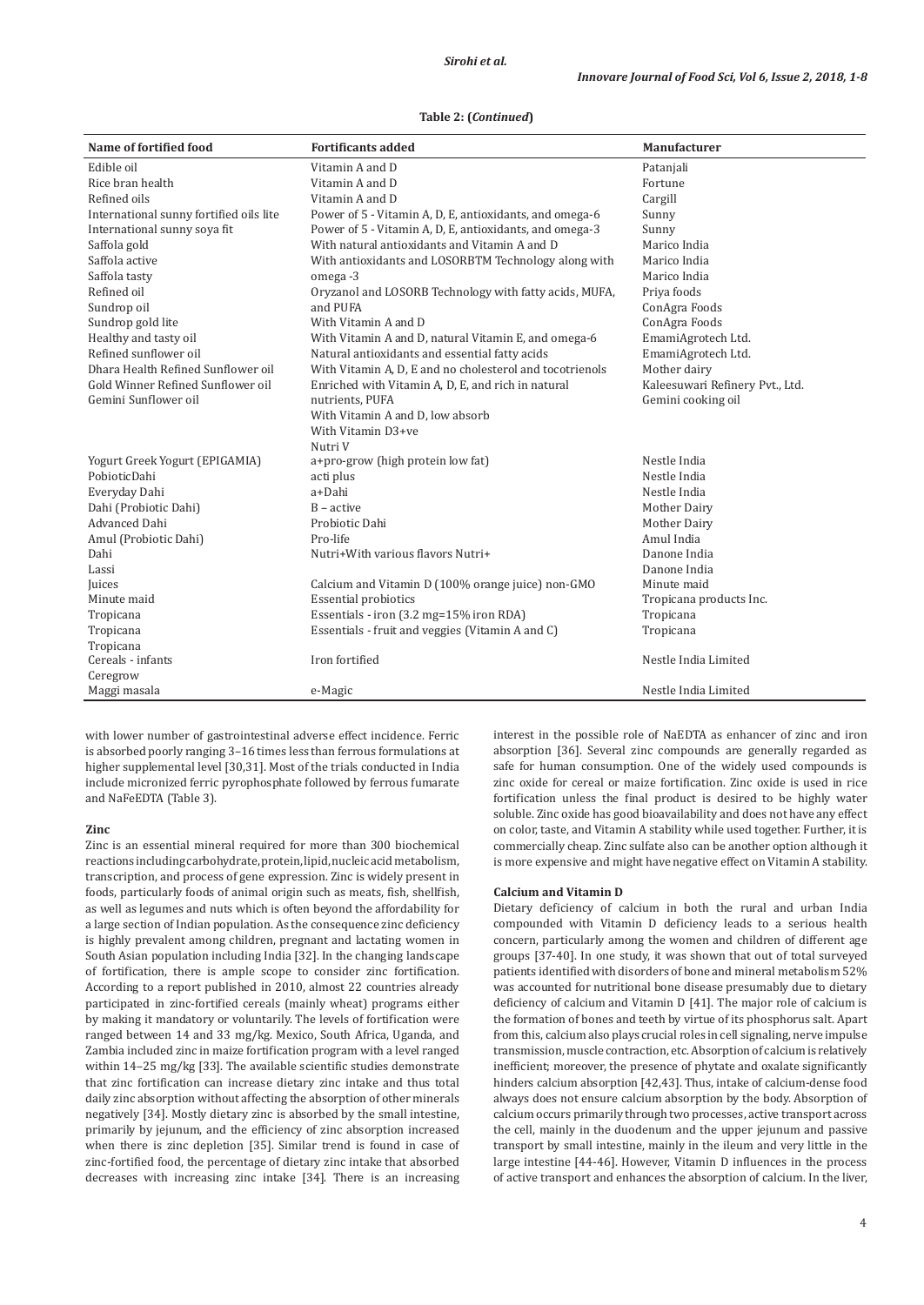| Location                                                  | <b>Study design</b>                                                                                                                                       | <b>Outcome</b>                                                                                 | Reference |
|-----------------------------------------------------------|-----------------------------------------------------------------------------------------------------------------------------------------------------------|------------------------------------------------------------------------------------------------|-----------|
| <b>Rice fortification</b>                                 |                                                                                                                                                           |                                                                                                |           |
| Bangalore, Karnataka                                      | Double-blind, randomized, controlled<br>7-month<br><b>MGFP</b>                                                                                            | Increase iron store<br>reduce the prevalence of iron<br>deficiency                             | [63]      |
| Bangalore, Karnataka                                      | 6-13-year-old schoolchildren (n=184)<br>Double-blind, randomized, controlled<br>4-month<br>ferric pyrophosphate                                           | Reduce prevalence of iron deficiency                                                           | [64]      |
| Maheshtala, South 24 Parganas<br>district, West Bengal    | 5-13-year-old iron-deficient children (n=184)<br>Double-blind, randomized, controlled<br>6-month<br>ferrous fumarate, retinyl acetate, folic acid         | Increase iron store<br>Reduce the prevalence of iron<br>deficiency and anemia                  | [65]      |
| Ranga Reddy district, Andhra Pradesh                      | 3-5.5-year-old pre-school children (n=516)<br>Double-bind, randomized, controlled<br>8-month<br>micronized ferric pyrophosphate                           | Improve iron store<br>reduce iron deficiency                                                   | [66]      |
| Bangalore, Karnataka                                      | 5-11-year-old schoolchildren (n=140)<br>Double-blind, randomized, controlled<br>6-month<br><b>MGFP</b><br>6-12-year-old schoolchildren (n=258)            | Small reduction in anemia prevalence<br>improve Vitamin B12 status and<br>physical performance | [67]      |
| Gajapati and Rayagada district, Orissa                    | Fortified rice distributed by Government of Orissa<br>6-14-year-old schoolchildren (n=1899 for Gajapati;<br>n=1920 for Rayagada)                          | Decrease in anemia                                                                             | [68]      |
| <b>Wheat fortification</b>                                |                                                                                                                                                           |                                                                                                |           |
| Bangalore, Karnataka                                      | Double-blind<br>7-month<br>NaFeEDTA<br>6-15-year-old iron-depleted children (n-401)                                                                       | Improve iron store<br>reduce iron deficiency                                                   | $[69]$    |
| <b>Salt fortification</b>                                 |                                                                                                                                                           |                                                                                                |           |
| Anekal taluk, Bangalore urban<br>district, Karnataka      | Double-blind<br>fortified salt in two arms (MGFP and encapsulated<br>ferrous fumarate)<br>5-15-year-old children (n=458)                                  | Decrease the prevalence of anemia                                                              | $[70]$    |
| Panighata tea estate, Darjeeling<br>district, West Bengal | Double-blind, randomized, controlled<br>9-month<br>double-fortified (potassium iodate and<br>microencapsulated ferrous fumarate)<br>18-55-year-old female | Improve hemoglobin, ferritin, soluble<br>transferrin receptor, body iron                       | $[71]$    |
| Laddoo (cereal-legume snack)<br>fortification             |                                                                                                                                                           |                                                                                                |           |
| India                                                     | Randomized, controlled<br>calcium and Vitamin D<br>$2-3$ -year-old boy $(n=64)$                                                                           | <b>Increase TBLH BMC</b>                                                                       | $[72]$    |
| <b>Milk fortification</b>                                 |                                                                                                                                                           |                                                                                                |           |
| NCR, India                                                | Randomized, controlled<br>Vitamin D<br>10-14-year-old children                                                                                            | Improve 25 OHD level                                                                           | $[73]$    |
|                                                           |                                                                                                                                                           |                                                                                                |           |

**Table 3: Clinical trials carried out in India to examine role of food fortification on the nutritional level**

MGFP: Micronized ground ferric pyrophosphate, NCR: Near capital region, TBLH BMC: Total body less head bone mineral content

Vitamin D is transformed into 25-hydroxyvitamin D (25OHD) which is further converted to the active hormonal form 1,25-dihydroxyvitamin D (calcitriol) in the kidney. Calcitriol plays a crucial role in the expression of gene encoding calcium-binding protein, causing synthesis of the protein, and thereby regulating the migration of calcium across the intestinal cells [46]. Moreover, calcitriol also increases the membrane permeability and activates Ca-ATPase, thus facilitating higher calcium absorption. Apart from sunlight, the common sources of Vitamin D include fish, fish liver oil, and egg yolk which is beyond the affording capacity in many sections of people due to poverty. Still, a large section of Indian population exists outside of daily affordability of milk and milk products, although demand is increasing. According to the current regulation, calcium is absent in the list of mandatory fortification, but Vitamin D is mandatory for oil and milk fortification. Although a limited number of trials carried out in India, most trials with food fortification with Vitamin D showed improved Vitamin D status, i.e., increasing level of  $250HD_{3}$  of the population. However, several studies involve intervention with food fortified with Vitamin D and calcium.

# **Folate and Vitamin B**<sub>12</sub>

Mandatory flour (cereal grain products) fortification with folic acid was first authorized in the United States in 1996 and fully implemented in 1998. Since then at least 53 countries made regulations for mandatory fortification of wheat flour with folic acid [47]. The primary goal of folic acid fortification is to prevent NTDs pregnancies and birth by improving folate status in the body [48,49]. Benefits of folic acid fortification were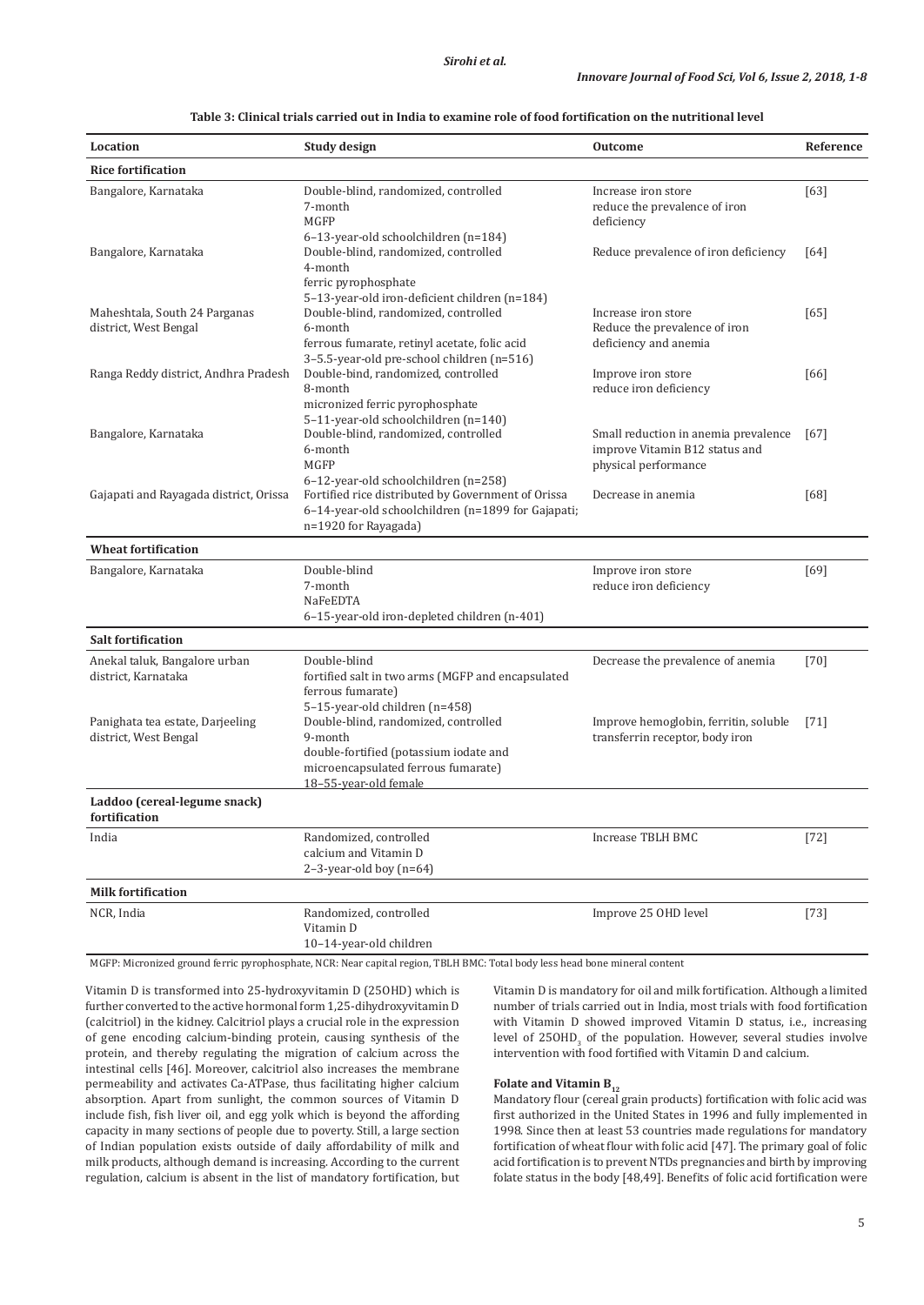demonstrated by 19 to over 50% reduction of NTDs [50-52]. As the consequence folate status of the entire population has been shifted to a state of sufficiency or even excess which could come up few adverse events. As a result of long term consumption of folate fortified foods there is a chance for elevation of un-metabolized folic acid. The elevated unmetabolized folic acid results reduced natural killer cell cytotoxicity. Several shreds of evidence suggest high folic acid intake exacerbate the adverse effects of Vitamin  $B_{12}$  deficiency. High serum folate and Vitamin  $B_{12}$  deficiency together result in increased risk of both anemia, cognitive impairment [53], and significantly higher plasma homocysteine [54]. Although a little old but alarming statistics was represented by McLean *et al*. [55] which stated that based on data from the World Health Organization of 2005 the prevalence of Vitamin  $B_{12}$  deficiency in Indian adults accounted 50%.

Vitamin  $B_{12}$  or cyanocobalamin plays a critical role in synthesizing of s-adenosyl L-methionine which is the major methyl group donor in the methylation reactions and also helps in synthesizing of cysteine (transsulfuration). Together folate and cobalamin are essential for the normal development and function of the central nervous system and this indicates that a fraction of NTD during pregnancies is associated with low Vitamin  $B_{12}$  plays a significant role in instituting a mandatory rule for flour fortification with Vitamin  $B_{12}$  in the United States. Foods of animal origin are often a good resource of Vitamin  $B_{12}$  and due to a restriction of non-vegetarian diet among a sizable of Indian population, low Vitamin  $B_{12}$  and hyperhomocysteinemia are common. Unlike folate, the absorption of Vitamin  $B_{12}$  is tightly regulated. Thus, the question remains important whether sufferings associated with Vitamin  $B_{12}$  deficiency is due to inadequate intake of the vitamin or the malabsorption of the vitamin. This question requires further studies.

### **Vitamin A**

Vitamin A deficiency continues to be one of the major public health concerns in India [56,57]. High prevalence of Vitamin A deficiency among the pre-school children is presumably due to maternal Vitamin A deficiency, decreased breastfeeding, and poor weaning practice [58,59]. Thus, Vitamin A fortification has been mandatory for milk and oil to eradicate the deficiency. Primarily, edible oil used in India is sourced from groundnut, rapeseed or mustard, soybean, and sunflower seed. In addition to that sesame oil and in southern part coconut oil have been used. Furthermore, India is the top importer of palm oil. The peroxidation capacity of the cooking oil has been found as a barrier to ensure the stability of Vitamin A (retinyl palmitate, the common ingredients used for fortification) [60]. A study revealed an increase in Vitamin A decay once the peroxide level was more than 2 mEq of active oxygen per kilogram [61]. Moreover, it is also worth mentioning that often the same oil has been used several times, i.e., under thermal treatment (frying/cooking) and it could potentially loss the Vitamin A. Furthermore, depletion of Vitamin A in the vegetable oil is subjected to storing time and high temperature [62].

Although grains are not in the list of mandatory fortification with Vitamin A in India, it is in industrial practice in many countries. Vitamin A palmitate (retinyl palmitate) stabilized with antioxidants such as butylated hydroxytoluene (BHT) and BHT is most used for cereal fortification including rice while because of storage stability issue Vitamin A acetate (retinyl acetate) is not used [20]. β-carotene, provitamin of Vitamin A also being is being added for rice fortification in some cases.

## **CONCLUSION**

In spite of having an implementation of several policies and strategies, nutrition deficiency is still a serious problem in India as well as many different parts of the world. Food fortification mandate can be expected a potential tool in this context. So far, the trials conducted with fortified foods in India mostly were found having positive results to improve the nutritional status of the subjects included in the study. However, most of the trials were designed focused primarily children. Adults

and especially vulnerable section of people such as pregnant and lactating women, elderly population, as well as population of different socioeconomic categories are required also to be focused in time to design the trial of fortified food. A regular review and monitoring are also utmost essential to understand the efficacy of the fortification. Besides, it is also important to keep eye on the micronutrient profiling of the population because excess of micronutrients also undesirable as it is associated with health problems as already discusses above. Awareness among people should be raised in regard to nutrition and health.

## **AUTHORS' CONTRIBUTION**

AS helped in collection of data and information, AP supervised AS, and SG formulated and wrote the manuscript.

### **CONFLICTS OF INTEREST**

The authors do not have any conflicts of interest.

## **REFERENCES**

- 1. FAO (Food and Agriculture Organization), IFAD (International Fund for Agricultural Development), WFP (World Food Program). The State of Food Insecurity in the World 2015. Meeting the 2015 International Hunger Targets: Taking Stock of Uneven Progress. Rome: FAO; 2015.
- 2. National Family Health Survey 4, 2015-2016, Government of India. Available from: http://www.rchiips.org/nfhs/NFHS-4Reposts/India. pdf. [Last accessed on 2018 Aug 10]
- National Family Health Survey 3, 2005-2006, Government of India. Available from: http://www.rchiips.org/nfhs/India.pdf. [Last accessed on 2018 Aug 10]
- 4. Ritu G, Gupta A. Vitamin D deficiency in India: Prevalence, causalities and interventions. Nutrients 2011;6:729-75.
- 5. Kant S, Malhotra S, Singh AK, Haldar P, Kaur R, Misra P, *et al*. Prevalence of neural tube defects in a rural area of North India from 2001 to 2014: A population-based survey. Birth Defects Res 2017;109:203-10.
- 6. IFPRI (International Food Policy Research Institute) 2014. Two Billion People Suffering from Hidden Hunger According to 2014 Global Hunger Index, Even as Levels of Hunger in Many Developing Countries Decrease. Available from: http://www.ifpri.org/news-release/ two-billion-people-suffering-hidden-hunger-according-2014-globalhunger-according-2014-global-hunger-index-even. [Last accessed on 2018 Apr 24].
- 7. Dwivedi SL, Lammerts van Bueren ET, Ceccarelli S, Grando S, Upadhyaya HD, Ortiz R, *et al.* Diversifying food systems in the pursuit of sustainable food production and healthy diets. Trends Plant Sci 2017;22:842-56.
- 8. Barnd JC, Snow BJ, Nabhan GP, Truswell AS. Plasma glucose and insulin response to traditional pima Indian meals. Am J Clin Nutr 1990;51:416-20.
- 9. Schulz LO, Chaudhari LS. High-risk populations: The pimas of Arizona and Mexico. Curr Obes Rep 2015;4:92-8.
- 10. Kuhnlein HV. Food system sustainability for health and well-being of indigenous peoples. Public Health Nutr 2014;18:2415-24.
- 11. Ghosh S, Jung C, Meyer-Rochow VB. Snail farming: An Indian perspective of a potential for food security. Ann Aquac Res 2016;3:1024.
- 12. Chakravorty J, Ghosh S, Meyer-Rochow VB. Comparative survey of entomophagy and entomotherapeutic practices in six tribes of eastern Arunachal Pradesh (India). J Ethnobiol Ethnomed 2013;9:5.
- 13. Meyer-Rochow VB, Chakravorty J. Notes on entomophagy and entomotherapy generally and information on the situation in India in particular. Appl Entomol Zool 2013;48:105-12.
- 14. Chakravorty J, Ghosh S, Megu K, Jung C, Meyer-Rochow VB. Nutritional and anti-nutritional composition of *Oecophylla smaragdina*  (*Hymenoptera*: *Formicidae*) and *Odontotermes* sp. (*Isoptera*: *Termitidae*): Two preferred edible insects of Arunachal Pradesh. J Asia Pac Entomol 2016;19:711-20.
- 15. Bishai D, Nalubola R. The history of food fortification in the United States: Its relevance for current fortification efforts in developing countries. Econ Dev Cult Change 2002;51:37-53.
- 16. Dary O, Mora JO. Food fortification to reduce Vitamin A consultative group recommendations. J Nutr 2002;132:2927S-33.
- 17. Pandav CS, Yadav K, Srivastava R, Pandav R, Karmakar MG. Iodine deficiency disorders (IDD) control in India. Indian J Med Res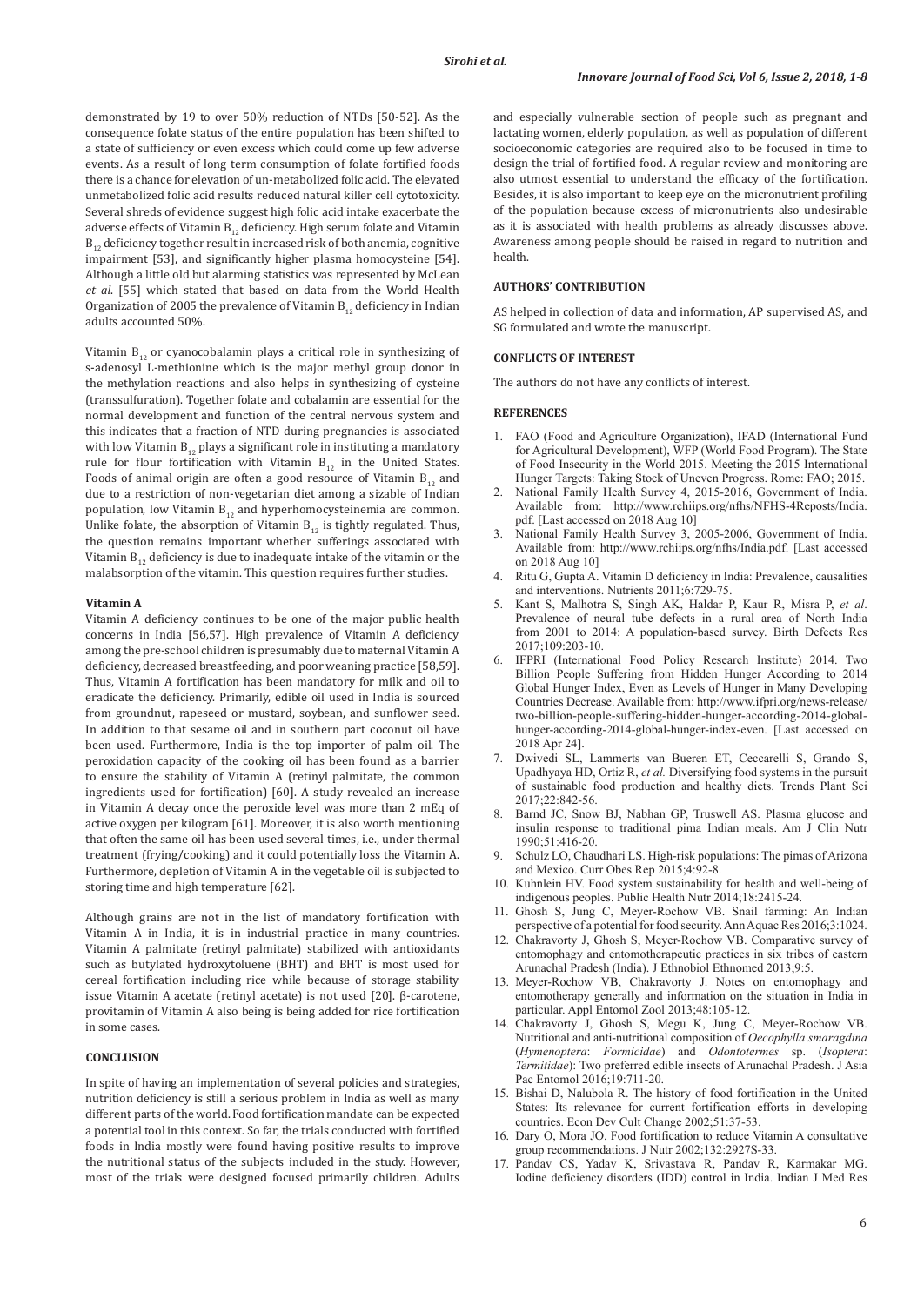2013;138:418-33.

- 18. FAO (Food and Agricultural Organization of the United Nations). FAOSTAT 2009. Food Consumption Tables. Available from: http://www. faostat.fao.org/site/609/DesktopDefault.aspx?PageID=609#ancor. [Last accessed on 2018 Aug 10]
- 19. Muthayya S, Hall J, Bagriansky J, Sugimoto J, Grundy D, Matthias D, *et al*. Rice fortification: An emerging opportunity to contribute to the elimination of vitamin and mineral deficiency worldwide. Food Nutr Bull 2012;33:296-307.
- 20. Steiger G, Müller-Fischer N, Cori H, Conde-Petit B. Fortification of rice: Technologies and nutrients. Ann N Y Acad Sci 2014;2014:1-11.
- 21. Nomura RM, Igai AM, Francisco RP, Zugaib M. Anemia, roux-en-Y gastric bypass and conception. In: Hollins-Martin C, van den Akker O, Martin C, Preedy VR, editors. Handbook of Diet and Nutrition in the Menstrual Cycle, Periconception and Fertility. Metherland: Wageningen Academic Publishers; 2014. p. 376.
- 22. Hallberg L, Brune M, Rossander L. The role of Vitamin C in iron absorption. Int J Vitam Nutr Res Suppl 1989;30:103-8.
- 23. Fisher AE, Naughton DP. Iron supplements: The quick fix with longterm consequences. Nutr J 2004;3:2.
- 24. Dabbagh AJ, Lynch S, Mannion T, Frei B. The effect of iron overload on rat plasma and liver oxidant status *in vivo*. Biochem J 1994;300:799-803.
- 25. Aranda N, Fernandez-Cao JC, Tous M, Arija V. Increased iron levels and lipid peroxidation in a Mediterranean population of Spain. Eur J Clin Invest 2016;46:520-6.
- 26. Faga CG, Oteiza PI. Iron toxicity and antioxidant nutrients. Toxicol 2002;180:23-32.
- 27. Blunden RW, Lloyd JV, Rudzki Z, Kimber RJ. Changes in serum ferritin levels after intravenous iron. Ann Clin Biochem 1981;18:215-17.
- 28. Kim JY, Kang HT, Lee YJ, Kim JY, Kim TJ, Lim HJ, *et al*. Serum ferritin levels are associated with the higher risk of diabetes mellitus in men and post-menopausal women, based on the 2010-2012 KNHANES. Korean J Health Promot 2017;17:47-53.
- 29. Kim MK, Baek KH, Song KH, Kang MI, Choi JH, Bae JC, *et al*. Increased serum ferritin predicts the development of hypertension among middle-aged men. Am J Hypertens 2012;25:492-97.
- 30. Hurrell RF. Bioavailability of different iron compounds used to fortify formulas and cereals: Technological problems. In: Stekel A, editor. Iron Nutrition in Infancy and Childhood. New York: Vevey/Raven Press; 1984. p. 147-78.
- 31. Palacios S. The management of iron deficiency inmenometrorrhagia. Gynecol Endocrinol 2011;27(Suppl1):1126-30.
- 32. Akhtar S. Zinc status in South Asian populations-an update. J Health Popul Nutr 2013;31:139-49.
- 33. Brown KH, Hambidge KM, Ranum P, Zinc Fortification Working Group. Zinc fortification of cereal flours: Current recommendations and research needs. Food Nutr Bull 2010;31:S62-74.
- 34. Hess SY, Brown KH. Impact of zinc fortification on zinc nutrition. Food Nutr Bull 2009;30:S79-107.
- 35. Shah D, Sachdev HS, Gera T, De-Regil LM, Peña-Rosas JP. Fortification of staple foods with zinc for improving zinc status and other health outcomes in the general population. Cochrane Database Syst Rev 2016;6:CD010697.
- 36. Hettiarachchi M, Hilmers DC, Liyanage C, Abrams SA. Na<sub>2</sub>EDTA enhances the absorption of iron and zinc from fortified rice flour in Sri Lankan children. J Nutr 2004;134:3031-6.
- 37. Harinarayan CV, Ramalakshmi T, Prasad UV, Sudhakar D, Srinivasrao PV, Sarma KV, *et al*. High prevalence of low dietary calcium, high phytate consumption, and Vitamin D deficiency in healthy South Indians. Am J Clin Nutr 2007;85:1062-7.
- 38. Khadilkar A, Crabtree NJ, Ward KA, Khadilkar V, Shaw NJ, Mughal MZ, *et al.* Bone status of adolescent girls in Pune (India) compared to age-matched South Asian and white Caucasian girls in the UK. Osteoporos Int 2010;21:1155-60.
- 39. Aggarwal V, Seth A, Aneja S, Sharma B, Sonkar P, Singh S, *et al*. Role of calcium deficiency in development of nutritional rickets in Indian children: Acase control study. J Clin Endocrinol Metab 2012;97:3461-6.
- 40. Raj JP, Oommen AM, Paul TV. Dietary calcium intake and physical activity levels among urban South Indian postmenopausal women. J Fam Med Prim Care 2015;4:461-4.
- 41. Teotia SP, Teotia M. Nutritional bone disease in India population. Indian J Med Res 2008;127:219-28.
- 42. Rafferty K, Heaney RP. Nutrient effects on the calcium economy: Emphasizing the potassium controversy. J Nutr 2008;138:166S-71S.
- 43. Weaver CM, Heaney RP, Nickel KP, Packard PI. Calcium bioavailability from high oxalate vegetables: Chinese vegetables, sweet potatoes and

rhubarb. J Food Sci 1997;62:524-5.

- 44. Pansu D, Bellaton C, Bronner F. The effect of calcium intake on the saturable and non-saturable components of duodenal calcium transport. Am J Physiol 1981;240:G32-7.
- 45. Pansu D, Bronner F. Nutritional aspects of calcium absorption. J Nutr 1999;129:9-12.
- 46. Gue´guen L, Pointillart A. The bioavailability of dietary calcium. J Am Coll Nutr 2000;19:119S-36S.
- 47. Crider KS, Bailey LB, Berry RJ. Folic acid food fortification-its history, effect, concerns, and future directions. Nutrients 2011;3:370-84.
- 48. Green R. Is it time for Vitamin B-12 fortification? What are the questions? Am J Clin Nutr 2009;89:712S-16S.
- 49. Allen LH. Pros and cons of increasing folic acid and Vitamin  $B_{12}$  intake by fortification. In: Bhutta ZA, Hurrell RF, Rosenberg IH, editors. Meeting Micronutrient Requirements for Health and Development. Vol. 70. Basel: Nestle Nutrition Institute Workshop Ser, Nestec Ltd., Vevey/S. KargerAG; 2012. p. 175-83.
- 50. Honein MA, Paulozzi LJ, Mathews TJ, Erickson JD, Wong LY. Impact of folic acid fortification of the US food supply on the occurrence of neural tube defects. JAMA 2001;285:2981-6.
- 51. Williams LJ, Mai CT, Edmonds LD, Shaw GM, Kirby RS, Hobbs CA, *et al*. Prevalence of spina bifida and anencephaly during the transition to mandatory folic acid fortification in the United States. Teratology 2002;66:33-9.
- 52. De Wals P, Tairou F, Van Allen MI, Uh SH, Lowry RB, Sibbald B, *et al*. Reduction in neural-tube defects after folic acid fortification in Canada. N Eng J Med 2007;357:135-42.
- 53. Morris MS, Jacques PF, Rosenberg IH, Selhub J. Folate and Vitamin B-12 status in relation to anemia, macrocytosis, and cognitive impairment in older Americans in the age of folic acid fortification. Am J Clin Nutr 2007;85:193-200.
- 54. Selhub J, Morris MS, Jacques PF, Rosenberg IH. Folate-Vitamin B-12 interaction in relation to cognitive impairment, anemia, and biochemical indicators of Vitamin B-12 deficiency. Am J Clin Nutr 2009;89:702S-6S.
- 55. McLean E, de Benoist B, Allen LH. Review of the magnitude of folate and Vitamin B12 deficiencies worldwide. Food Nutr Bull 2008;29:S38-51.
- 56. National Nutrition Monitoring Bureau (NNMB). Prevalence of Micronutrient Deficiencies. Hyderabad, India: National Institute of Nutrition; 2003.
- 57. National Nutrition Monitoring Bureau (NNMB). Prevalence of Vitamin A Deficiency among Rural Pre-School Children. Hyderabad, India: Indian Institute of Nutrition; 2006.
- 58. Rahamathullah L, Raj MS, Chandravathi TS. A etiology of severe Vitamin A deficiency in children. Natl Med J India 1997;10:62-5.
- 59. Shaikh S, Mahalanabis D. Prevalence of Vitamin A deficiency is a greater concern in children in India. Nutr Food Sci Int J 2018;5. DOI: 10.19080/NFSIJ.2018.05.555655.
- 60. Andarwulan N, Gitapratiwi D, Laillou A, Fitriani D, Hariyadi P, Moench-Pfanner R, *et al*. Quality of vegetable oil prior to fortification is an important criteria to achieve a health impact. Nutrients 2014;6:5051-60.
- 61. Laillou A, Hafez SA, Mahmoud AH, Mansour M, Rohner F, Fortin S, *et al*. Vegetable oil of poor quality is limiting the success of fortification with Vitamin A in Egypt. Food Nutr Bull 2012;33:186-93.
- 62. Silalahi DK, Yuliyanti D, ds Silva M, Christianti I, Mulyono K, Wassell P. The stability of Vitamin A in fortified palm olein during extended storage and thermal treatment. Int J Food Sci Technol 2017;52:1869-77.
- 63. Moretti D, Zimmermann MB, Muthayya S, Thankachan P, Lee TC, Kurpad AV, *et al*. Extruded rice fortified with micronized ground ferric pyrophosphate reduces iron deficiency in Indian schoolchildren: A double-blind randomized controlled trial. Am J Clin Nutr 2006;84:822-9.
- 64. Zimmermann MB, Muthayya S, Moretti D, Kurpad A, Hurrell RF. Iron fortification reduces blood lead levels in children in Bangalore, India. Pediatrics 2006;117:2014-21.
- 65. Varma JL, Das S, Sarkar R, Mannar MG, Levinson FJ, Hamer DH. Community-level micronutrient fortification of a food supplement in India: A controlled trial in preschool children aged 36-66 mo. Am J Clin Nutr 2007;85:1127-33.
- 66. Radhika MS, Nair KM, Kumar RH, Rao MV, Ravinder P, Reddy CG, *et al*. Micronized ferric pyrophosphate supplied through extruded rice kernels improves body iron stores in children: A double-blind, randomized, place-controlled midday meal feeding trial in Indian school children. Am J Clin Nutr 2011;94:1202-10.